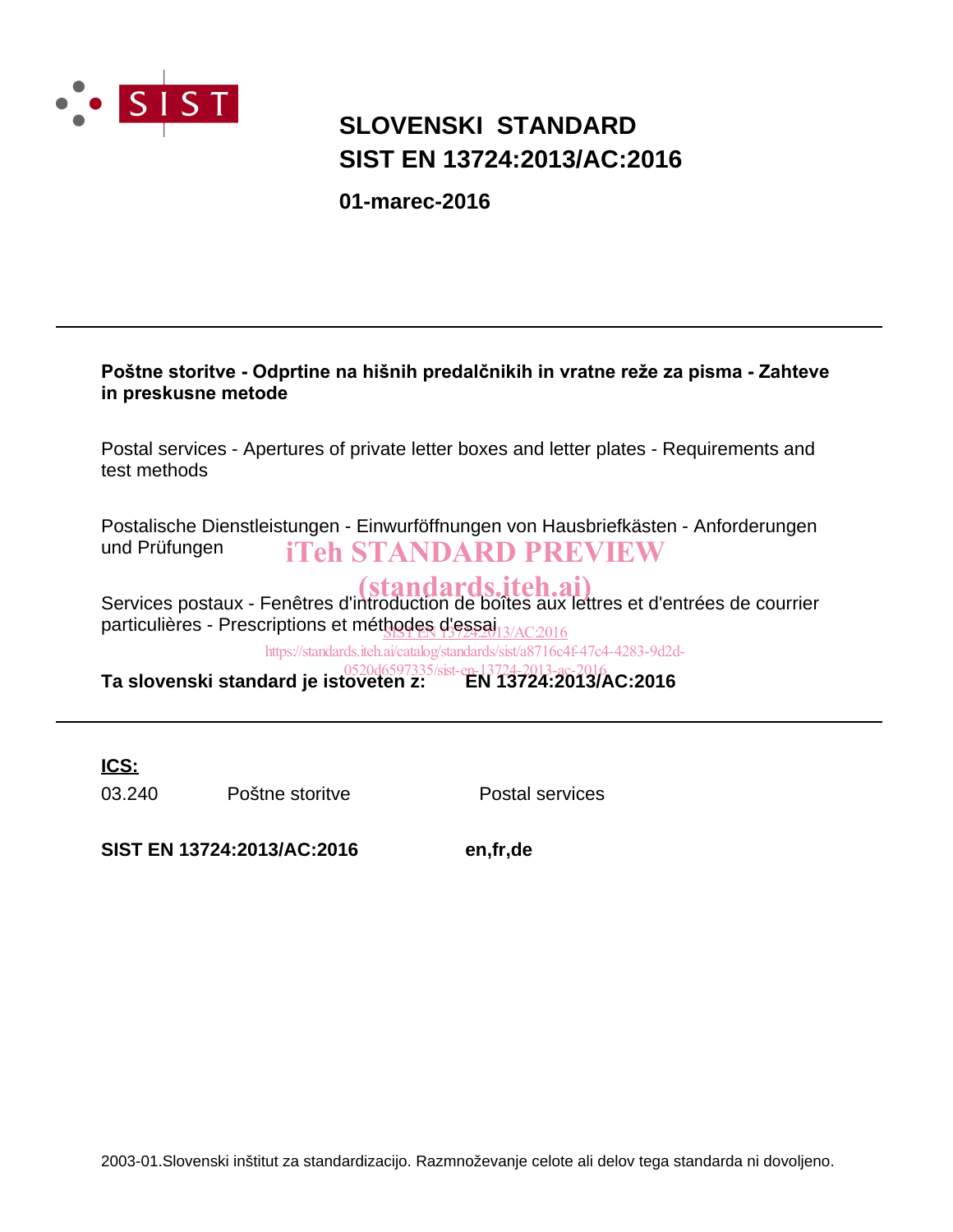## iTeh STANDARD PREVIEW (standards.iteh.ai)

SIST EN 13724:2013/AC:2016 https://standards.iteh.ai/catalog/standards/sist/a8716c4f-47c4-4283-9d2d-0520d6597335/sist-en-13724-2013-ac-2016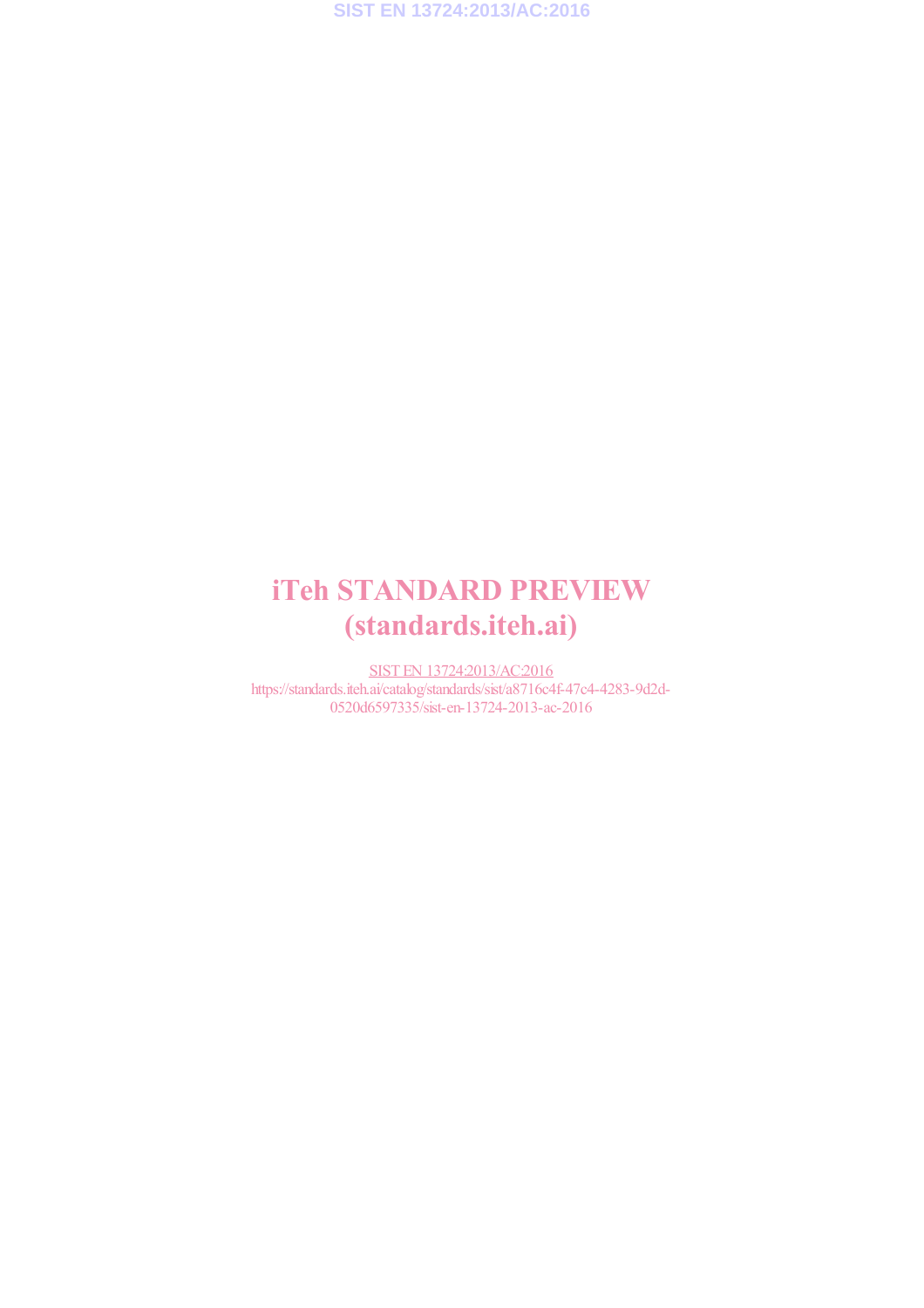### **SIST EN 13724:2013/AC:2016**

# EUROPEAN STANDARD NORME EUROPÉENNE EUROPÄISCHE NORM

## **EN 13724:2013/AC**

 January 2016 Janvier 2016 Januar 2016

**ICS** 03.240

English version Version Française Deutsche Fassung

 Postal services - Apertures of private letter boxes and letter plates - Requirements and test methods

Services postaux - Fenêtres d'introduction de boîtes aux lettres et d'entrées de courrier particulières - Prescriptions et méthodes d'essai

 Postalische Dienstleistungen - Einwurföffnungen von Hausbriefkästen - Anforderungen und Prüfungen

This corrigendum becomes effective on 13 January 2016 for incorporation in the three official<br>language versions of the EN. language versions of the EN. STAT

### (standards.iteh.ai)

Ce corrigendum prendra effet le 13 janvier 2016 pour incorporation dans les trois versions linguistiques officielles de la EN. SIST EN 13724:2013/AC:2016 https://standards.iteh.ai/catalog/standards/sist/a8716c4f-47c4-4283-9d2d-

Die Berichtigung tritt am 13. <del>Januar 2016 zur Einarbeitung in</del> die drei offiziellen

Sprachfassungen der EN in Kraft.



EUROPEAN COMMITTEE FOR STANDARDIZATION COMITÉ EUROPÉEN DE NORMALISATION EUROPÄISCHES KOMITEE FÜR NORMUNG

#### **CEN-CENELEC Management Centre: Avenue Marnix 17, B-1000 Brussels**

© 2016 CEN All rights of exploitation in any form and by any means reserved worldwide for CEN national Members. Tous droits d'exploitation sous quelque forme et de quelque manière que ce soit réservés dans le monde entier aux membres nationaux du CEN. Alle Rechte der Verwertung, gleich in welcher Form und in welchem Verfahren, sind weltweit den nationalen Mitgliedern von CEN vorbehalten.